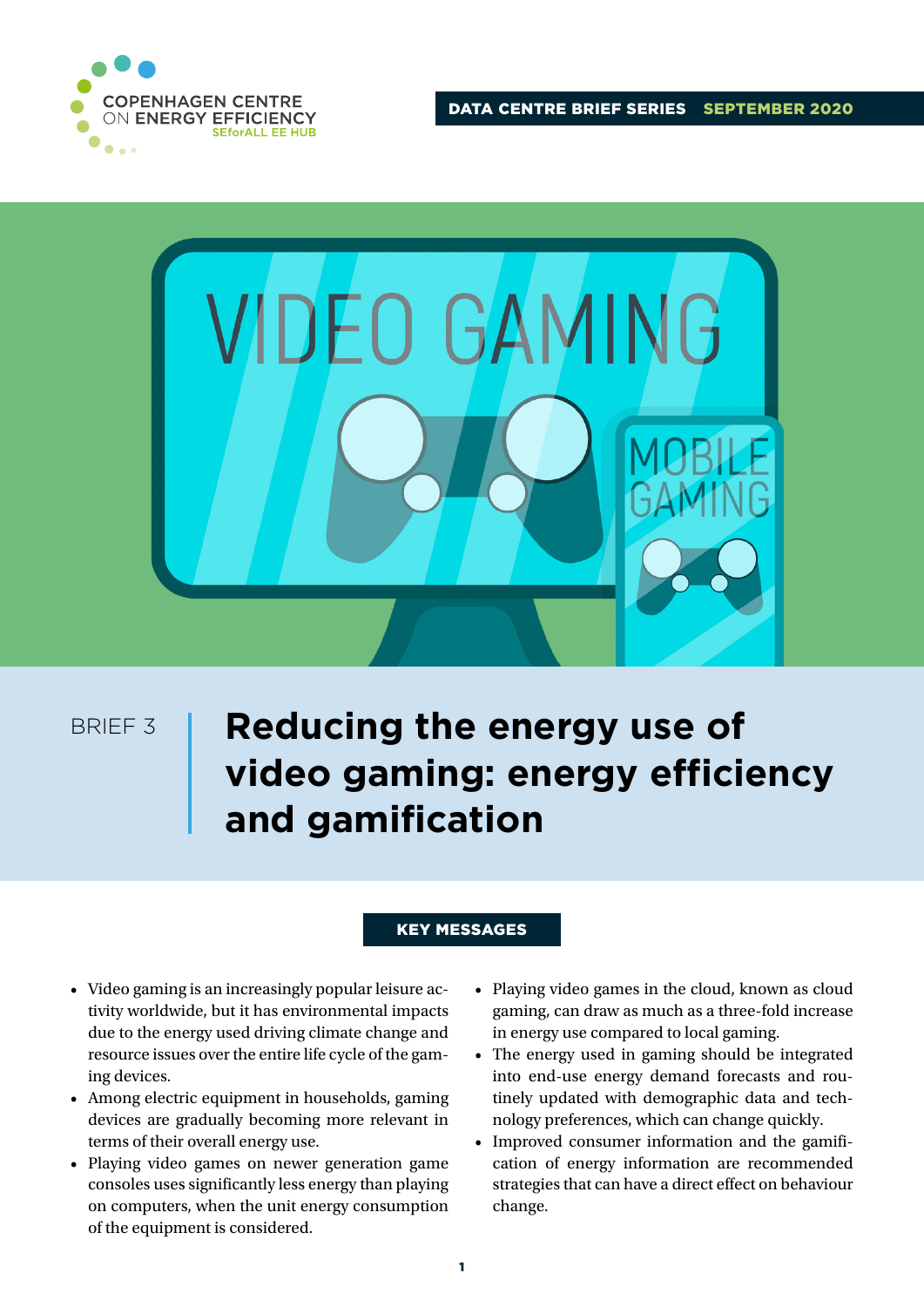#### THE POPULARITY OF VIDEO GAMING

Video gaming is a popular leisure activity worldwide; it engages millions of people of all ages and is especially widespread among the young. Video gaming is enjoyed on gaming consoles, desktop and laptop computers, and media streaming devices. Trends in internet usage predict that video gaming will continue growing, especially as more people own smartphones and can afford a broadband subscription. Indeed, streaming of games is expected to take off in 2020, as gamers are increasingly detaching from consoles and computers, and using mobile devices instead<sup>i</sup>. Moreover, some of the most populous countries in the world – like China, India and Bangladesh – now feature among the top 20 countries with lowest prices of information and communication technology<sup>ii</sup>; therefore the number of gamers in these countries is expected to continue growing.

Although data on video gaming is not regularly collected by national governments, some statistics can be found in surveys conducted by market insight businesses or industry associations. According to these sources, it is estimated that one third of humanity plays video games, or around 2.7 billion people in 2020ii. Asia Pacific contains 55 per cent of gamers worldwide, with around 1.5 bil-

lion people regularly engaged in gaming<sup>iii</sup>. In the United States, video games engage about two thirds of the population<sup>iv</sup>. As of 2016, the most recent year for which data on consumer preferences is available, mobile gaming was the preferred gaming platform worldwide, followed by gaming on computers. Gaming on consoles came last<sup>y</sup>. On average, gamers spend more than six hours per week playingvi.

Video games have environmental impacts due to their energy consumption, which drives climate change, and life cycle issues related to the equipment used for gaming and for the distribution of games – for example extraction of raw materials, manufacturing, and disposal at the end of life. However, video games also have a powerful influence on people's lifestyles, and through gamification people can be influenced to adopt pro-environment behaviour. Therefore, this brief looks at energy use in video gaming and the potential of gamification for promoting energy conservation behaviour.

#### THE ENERGY USE OF VIDEO GAMES

Playing video games is so widespread that concerns about energy use and the resulting greenhouse gas emissions are warranted. However, quantifying the energy use



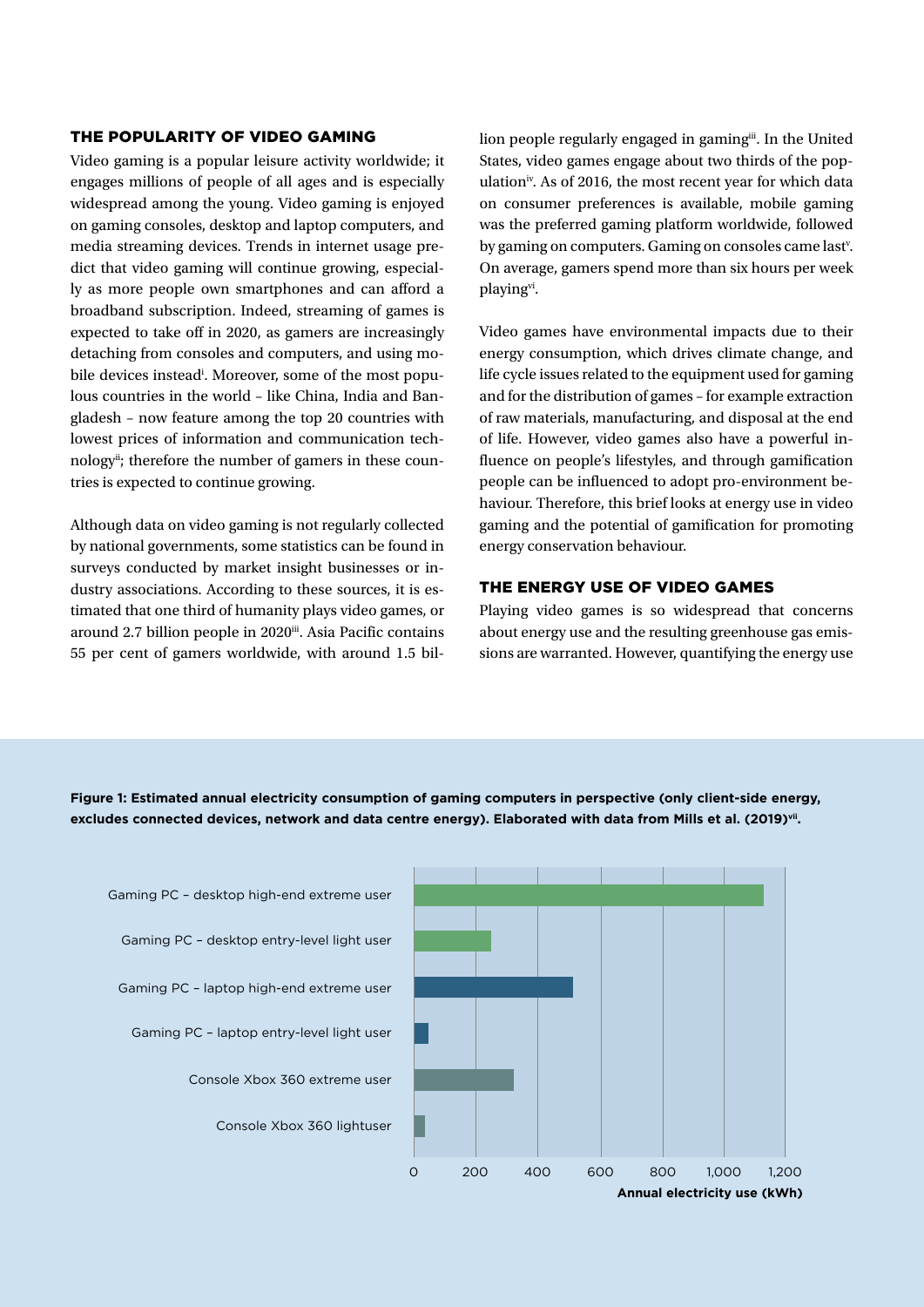of this activity is a tremendous challenge because it involves a large number of different platforms and is heavily dependent on user behaviour, and the technologies used in video gaming are in constant evolution<sup>vii</sup>.

The energy used in playing video games is much higher than when the first games appeared in the 1970s because of the much higher quality of the graphics, higher resolution of the connected displays, and the streaming of game content. Whereas in 1970s playing a video game would draw 10W of energy, nowadays that number is 70 times higher<sup>viii</sup>. Yet, the energy consumption of this activity is largely overlooked because the gaming devices in households are typically classified as non-appliances and their power draw is hence assumed to have little significance.

#### PLAYING ON COMPUTERS

Of all the possible uses of personal computers, gaming is the most energy intensive. Globally, it is estimated that 54 million people played games on personal computers (laptop and desktop), which consumed about 75 TWh of electricity in 2012; this represented about 20 per cent of total energy used by gaming (excluding streaming devices) in that year<sup>vii</sup>. The annual electricity use of gaming computers varies substantially, depending on the technological components of the computer and the behaviour of the user. As shown in Figure 1, the lowest range of electricity used by gaming computers is estimated at 45 kWh per year, for a laptop entry-level computer used by a light user; whereas an extreme user on a high-end desktop computer can use as much as 1124 kWh, that is, nearly 25 times more electricity.

Gaming consoles also draw a significant amount of electricity. However, for the entire range of user behaviours, from light to extreme gaming, the last generation gaming consoles typically use less electricity than both gaming laptops and desktop computers.

#### PLAYING ON GAME CONSOLES

Video gaming also happens through game consoles. Game consoles are high performance electronic devices that have become increasingly sophisticated, with advanced graphics, internet connectivity, wireless controllers, voice control and gesture recognition. Estimating the energy use of game consoles is challenging, mainly because user behaviours are uncertain concerning powering off consoles after use<sup>ix</sup>. In 2015, a study with field-metered usage data found that 20 per cent of game consoles was never turned on, whereas about 10 per cent were left on the entire day<sup>x</sup>. Characterizing the energy use of game **Figure 2: Estimated unit energy consumption of game consoles in United States. Elaborated with**  data from Urban et al. (2017)<sup>xi</sup>.



consoles is key for energy efficiency policy design, yet it requires empirical data on console usage patterns and on the mix of consoles across countries – data that in most cases is not collected or is collected on an ad-hoc basis.

Recent studies on energy use by game consoles report estimates done for the United States. The overall energy consumption ranged from 16 TWh in 2010<sup>x</sup> to 7 TWh in 2012<sup>ix</sup>. A study with data for the United States in 2017 reckons that game consoles consumed 8.3 TWh in that year<sup>xi</sup>. The average unit energy use for the newer generation consoles<sup>xii</sup> is estimated at 123 kWh/year<sup>xi</sup>, putting it on par with the energy use of efficient washing machines sold in the European market.

Nevertheless, Figure 2 shows that game consoles still use a lot of energy in sleep (stand-by) mode, with nearly half of energy use attributed to inactive (navigation or sleep) modes. Therefore, there are energy saving opportunities for when consoles are not receiving user input, which could be addressed by a default short-time power down feature, coupled with auto saving the game state, when the console is in non-active mode.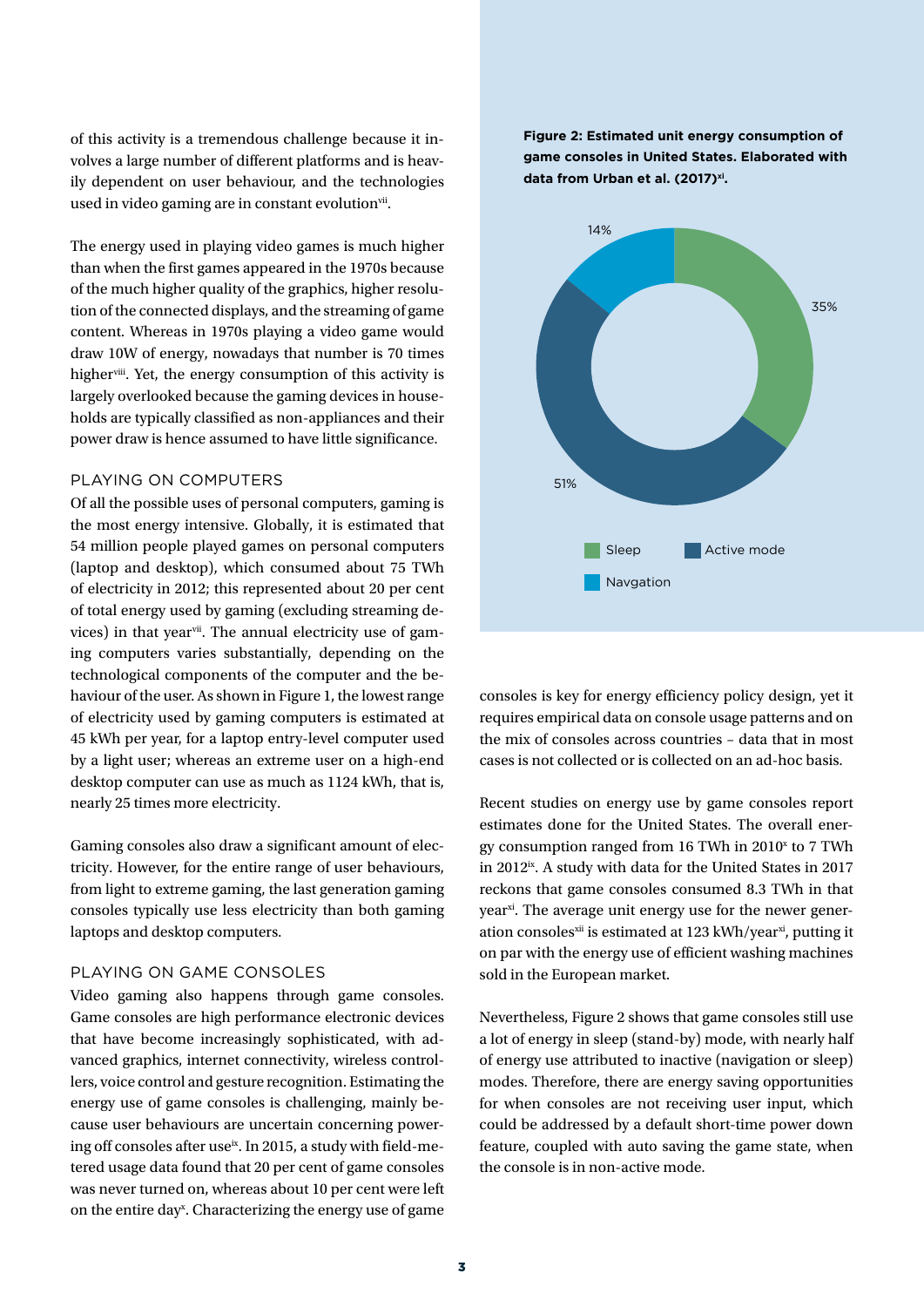

# **Figure 3: Energy consumption in cloud gaming across different devices. Data and figure generously contributed by Evan Mills.**

# CLOUD GAMING

Local gaming is the conventional way of playing video games, in which the computing resources used are nearly entirely from the player's hardware. Conversely, in cloud gaming the processing tasks are off-loaded to high-end servers in a remote data centre and the video stream is delivered to computers or consoles via the internet. A study based on conditions prevailing in 2016 showed that the energy use in cloud gaming is significantly higher than in local gaming<sup>vii</sup>. Note that with cloud gaming the majority of computational activity happens at the data centre, and therefore the client-side equipment draws less power than with local gaming. The energy consumption varies across types of equipment, but the increase in energy consumption of cloud gaming is significant, as illustrated in Figure 3.

Mobile cloud gaming – situated at the intersection of cloud-based services, mobile devices and digital entertainment – is a growing trend. From a gamer perspective, the key benefits are the possibility of accessing games at any place and time and the reduced cost of hardware. Possible drawbacks are the degradation in user experience due to the latency of content delivery, the costs of data plans and the potential energy challenges resulting from battery drain. A few studies measured the energy

consumption of cloud gaming and local gaming in smartphones. They found that cloud-based gaming saves energy in the mobile device when Wi-Fi is used as the network connection<sup>xiii, xiv</sup>. These studies did not consider the energy use happening on the cloud service side, and therefore have limitations that need to be addressed to understand what type of mobile gaming is overall more efficient.

# CHALL ENGES OF ENERGY MEASUREMENT OF GAMING DEVICES

Measuring the energy efficiency of gaming devices and identifying opportunities for energy savings is challenging. The lack of standardized testing procedures and protocols for energy measurement and energy performance metrics hinders an adequate tracking of energy use for gaming purposes, and creates confusion in the consumer information environmentiv.

Studies that relied on nameplate power data for the energy use of components and gaming devices are rife with uncertainty because nameplate power estimates tend to exceed measured power use in practiceviii. Future testing, with the view to improving consumer information, should be done under as-used conditions and following standardized test procedures and methodologiesviii.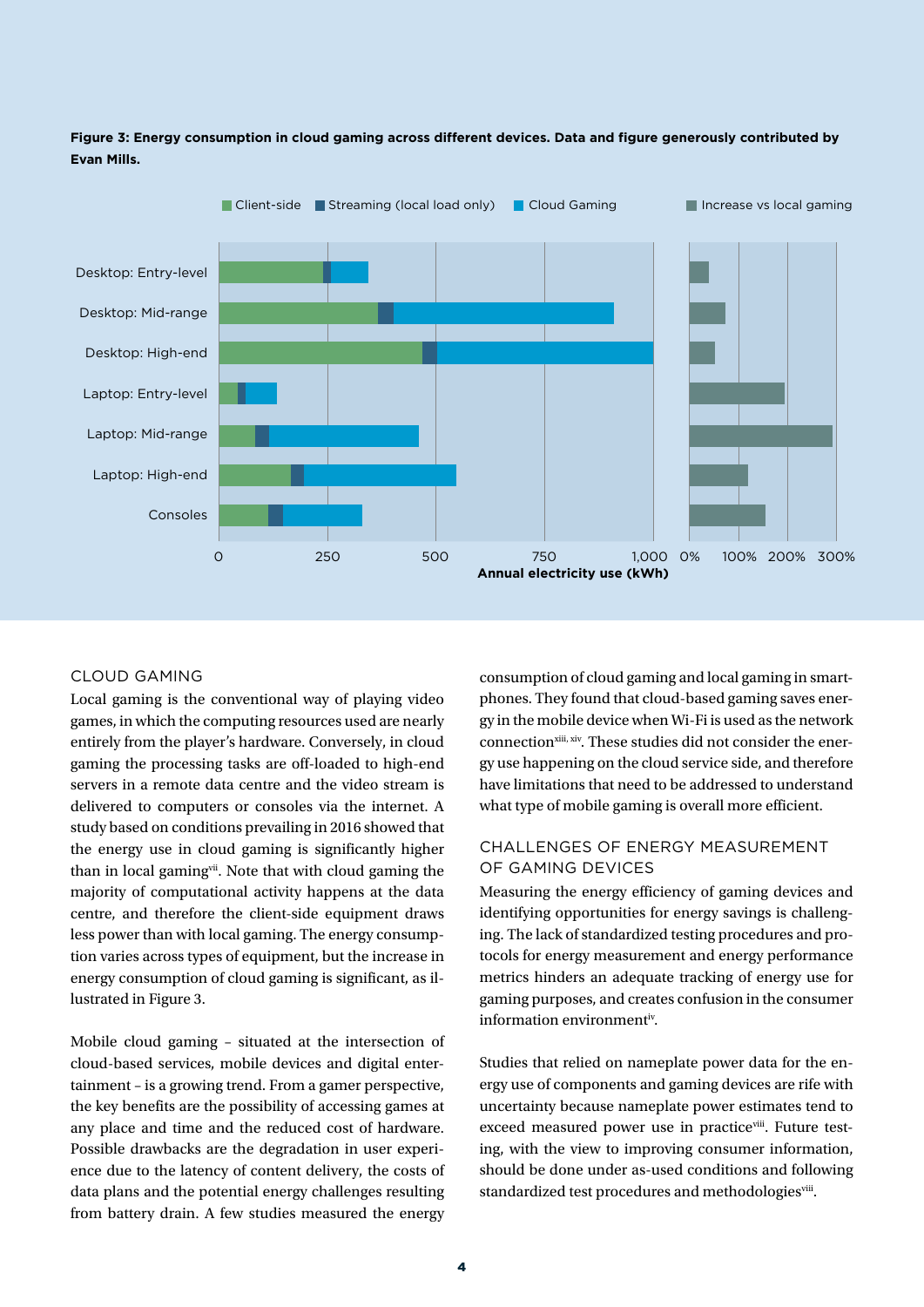### POLICY STRATEGIES FOR VIDEO GAMING'S ENERGY USE

Video gaming is relatively untouched by regulation with respect to energy use. For example, existing energy-labelling programmes for computers and computer energy standards do not properly consider energy use in active gameplay nor the use of high-performance computers for gamingiv. Where standards exist, they are not adequate because of inadequate metrics for benchmarking. For example, units of energy use in relation to performance or service delivered are very difficult to quantify because performance or service are subjective, depending on the user experience. A possible solution could be to focus on energy standards for specific components of gaming devices, for example standards for graphics processing units (GPUs), motherboards, or central processing units (CPUs)viii.

Consumer information also needs to improve with respect to distribution of games. For example, there are ratings for games' content to help consumers make their purchasing decisions, yet games lack any information about their induced energy consumption and the resulting GHG emissions. Whereas a variety of in-game statistics are provided to gamers, energy use and GHG emissions associated are not included among them. This information could not only be offered to gamers but even could be gamified to stimulate the pursuing of goals with environment and climate goalsiv.

A key challenge with regards to policy design for the gaming industry is that technology (hardware and software) is evolving at a much faster pace than the regulatory process can respond to. This requires energy regulators to work closely with technology developers in order to continuously learn about the evolving challenges and encourage energy efficiency aspects to be regularly considered.

## GAMIFICATION OF ENERGY INFORMATION IN VIDEO GAMES

The potential of gamification and serious games to engage consumers in pro-environment behaviours is a recent topic of investigation. Much of the research on applied gaming has focused on the negative impacts of playing computer games, such as health and psychological effects. Nonetheless, gamification and serious games has already been used in different fields (e.g. education, health, military) to motivate and persuade people to change behaviour.

Serious games are game-like contests that use entertainment for the purposes of training, education and strategic communicationxv. Gamification, on the other hand, applies game mechanics and game design elements to non-gaming activities in an effort to create game-playing in these contexts.

There are reports of utility companies applying gamification to promote energy efficiency. An energy conservation game named Behavioural Customer Engagement has been provided to customers of utility companies. Customers receive detailed energy usage reports and can compare their energy usage against other consumers. They can join challenges and compete to reduce their energy use and win prizes and rewards. The game has reportedly saved over 1 billion kWh of electricity during a period of five years<sup>xvi</sup>.

Serious games are widely recognized as tools with potential for active learning. They can contribute to the development of collaboration, competition, and decision-making skills<sup>xvii</sup>. These kind of games could be used to increase consumers' knowledge about, for example, how to use energy efficiently at home. With the incorporation of persuasive technology, serious games simulate environments that users can explore and where they can safely experience cause and effects relations. An example is the game PowerHouse, which was designed to increase the players' knowledge on energy-consuming activities at homexviii.

Despite promising results, research in key aspects related to gamification is still lacking. Important aspects to investigate are the maintenance of behaviour change over time, and the transferability of learned behaviour from the game to real life. It is crucial to identify in which conditions gamification is effective for socially significant behaviour change<sup>xix</sup>.